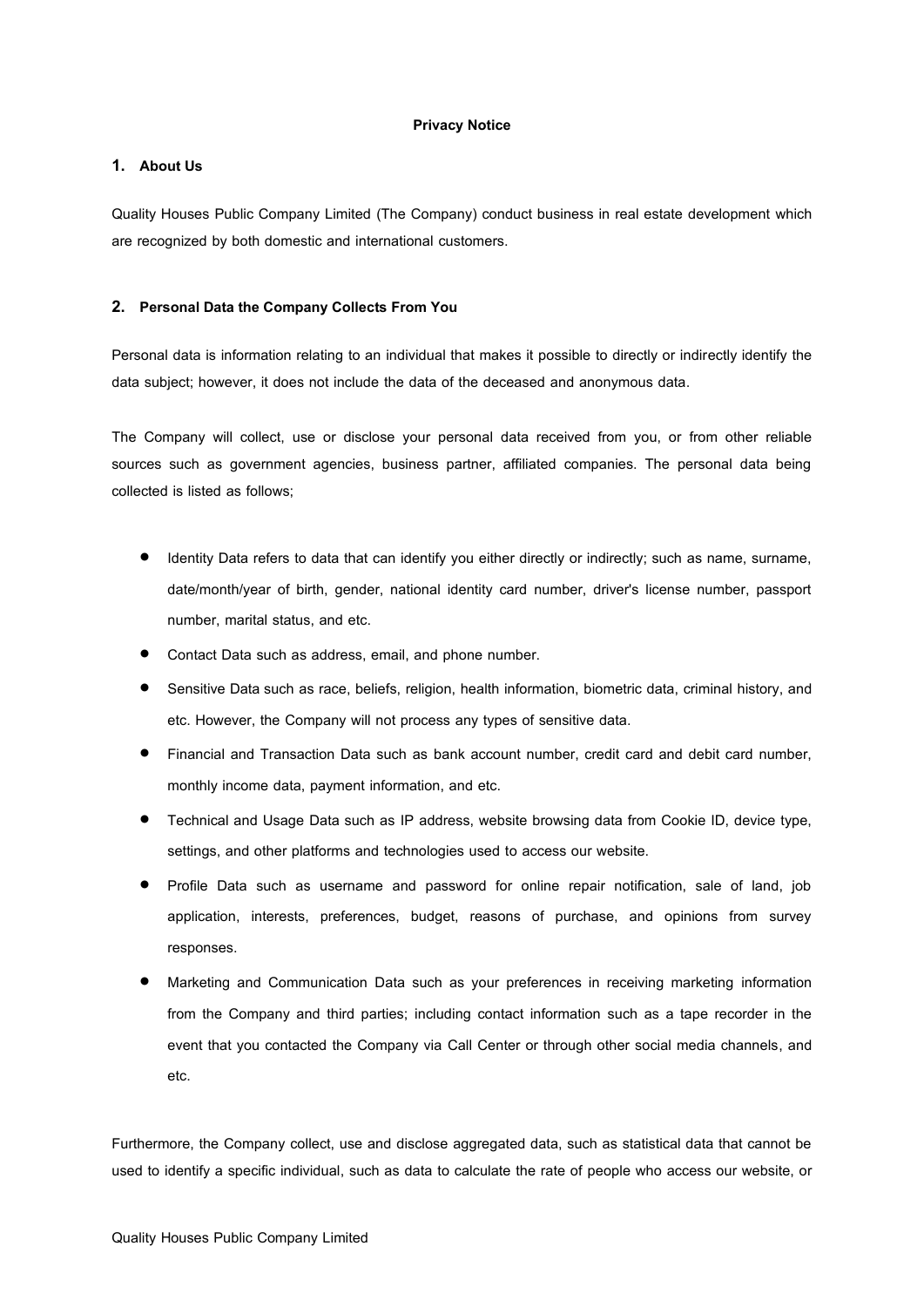to create statistical data. If the data is then able to be used to identify a specific individual, it will be considered as personal data and will be treated in accordance with this Privacy Notice.

### **Third-Party Links**

This Privacy Notice coverage will end when you click a link to another website, as it is considered that you have ended your visit on our website. In the event that other websites collect, use or disclose your personal data, we encourage you to read the privacy notice of all the websites you visit for the benefit of your privacy.

### **3. Lawful Basisof Personal Data Processing**

The Company will process your personal in accordance with the law as follows;

#### **Consent**

The company will process your personal data for the purposes stated and with your explicit consent.

### **Contract**

The Company will collect, use, and process your personal data when it is necessary for the performance of a contract to which you are a party of, or to response to your request prior to enter into a contract, such as providing a service, proceeding with our internal processes to achieve contract performance objectives, and etc.

## **Legal Obligation**

The Company processes data on a reasonable basis in order to comply with the law, such as preventing and detecting anomalies of transactions that may lead to illegal activities, reporting personal data to government agencies as required by law.

#### **Public Interest**

In some cases, it may be necessary for the Company to process personal data for the public benefit, or perform duties as assigned by a government agency.

#### **Legitimate Interest**

- The Company processes personal data for legitimate interests, such as for internal management which include the disclosure of data within the same business group to raise the standard of work of the Company; such disclosure will be in accordance with the Company's Privacy Policy and this Privacy Notice.
- To prevent and reduce the risk of illegal activities, including security camera recording in the project area or other areas, to uphold the security of residents.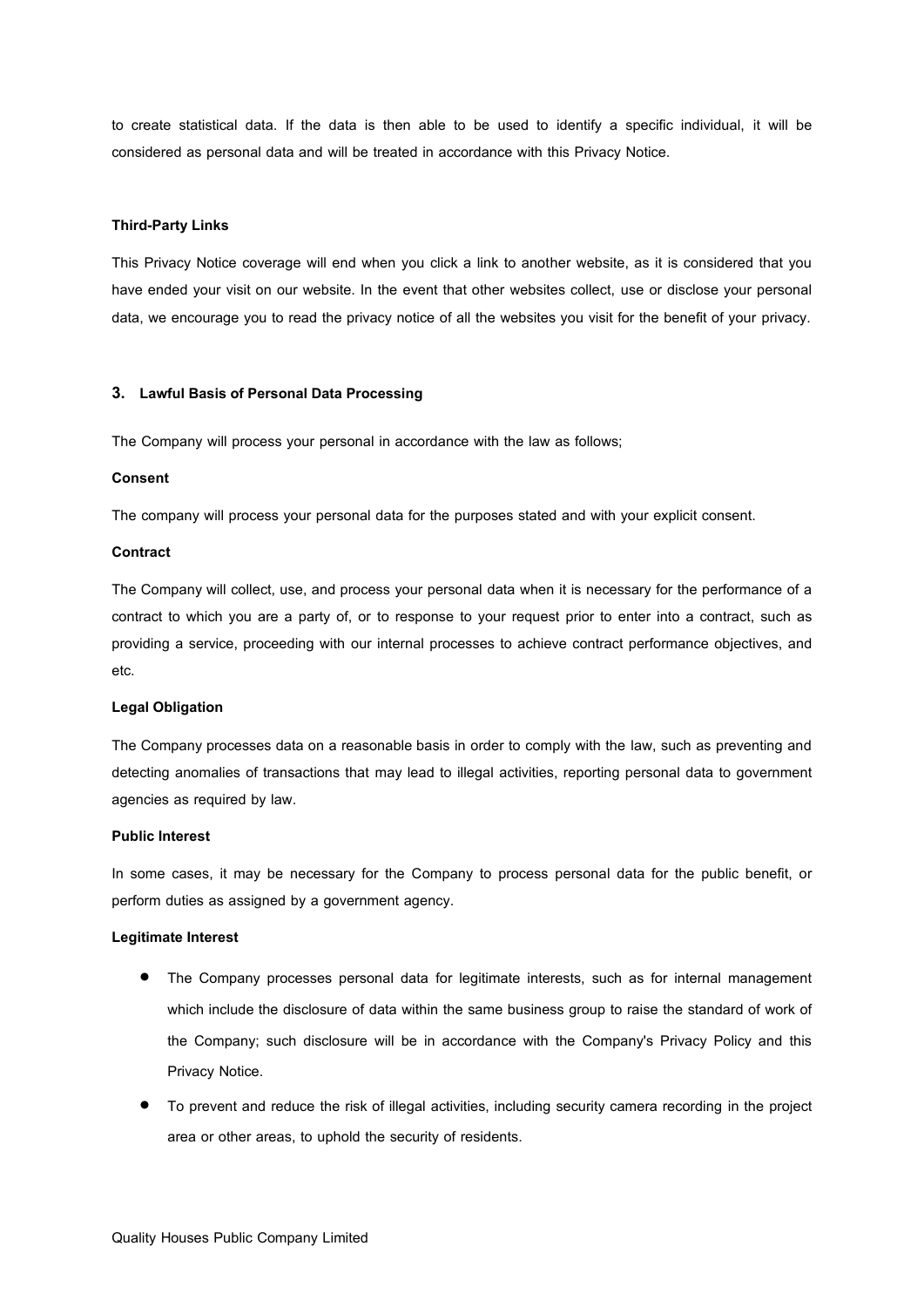To maintain customer relations, such as complaints handling, offering benefits without a marketing objective, and etc.

### **Purposes of Personal Data Collection, Store, Use or Disclosure**

The company collects, uses and discloses your personal data for the following objectives;

- To make the transaction as you have requested, the Company will collect your personal data such as your name, surname, email address, telephone number, opinions or inquiries, that you provided when you register through the Company's website or via other channels such as filling out questionnaires when you visit the project, when you contact the Company and request for further information
- $\bullet$  To improve and develop services
- To perform a contract with a contractor that the Company hires or uses
- To comply with all relevant laws and regulations, and/or for any other benefits that you have given your consent to

In the event that you are an external service provider (Supplier/Outsource/Service Provider), the Company collect, use or disclose your personal data for the purpose of entering into a contract, procurement, check the quality of the products or services, or to evaluate the performance of the service provider.

The Company will collect, use, or disclose personal data on lawful basis which may varies depending on the purposes for which the data was processed for.

#### **Marketing**

Your personal data may be used for marketing and advertising, we have mechanisms to protect your personal data as follows:

## **Promotion Offer**

We may use your identity data, contact data, technical and usage data and profile data to analyze and offer you suitable products or services; which include sending newsletter, offering various benefits and promotions.

You can choose not to receive marketing information through various channels, please see the details in "Opting Out" section below.

## **Opting Out**

You can choose not to receive marketing news from us, via sending an email to DPO@qh.co.th. This cancellation will not affect our provision of products or services to you, or any other transaction you have with the Company.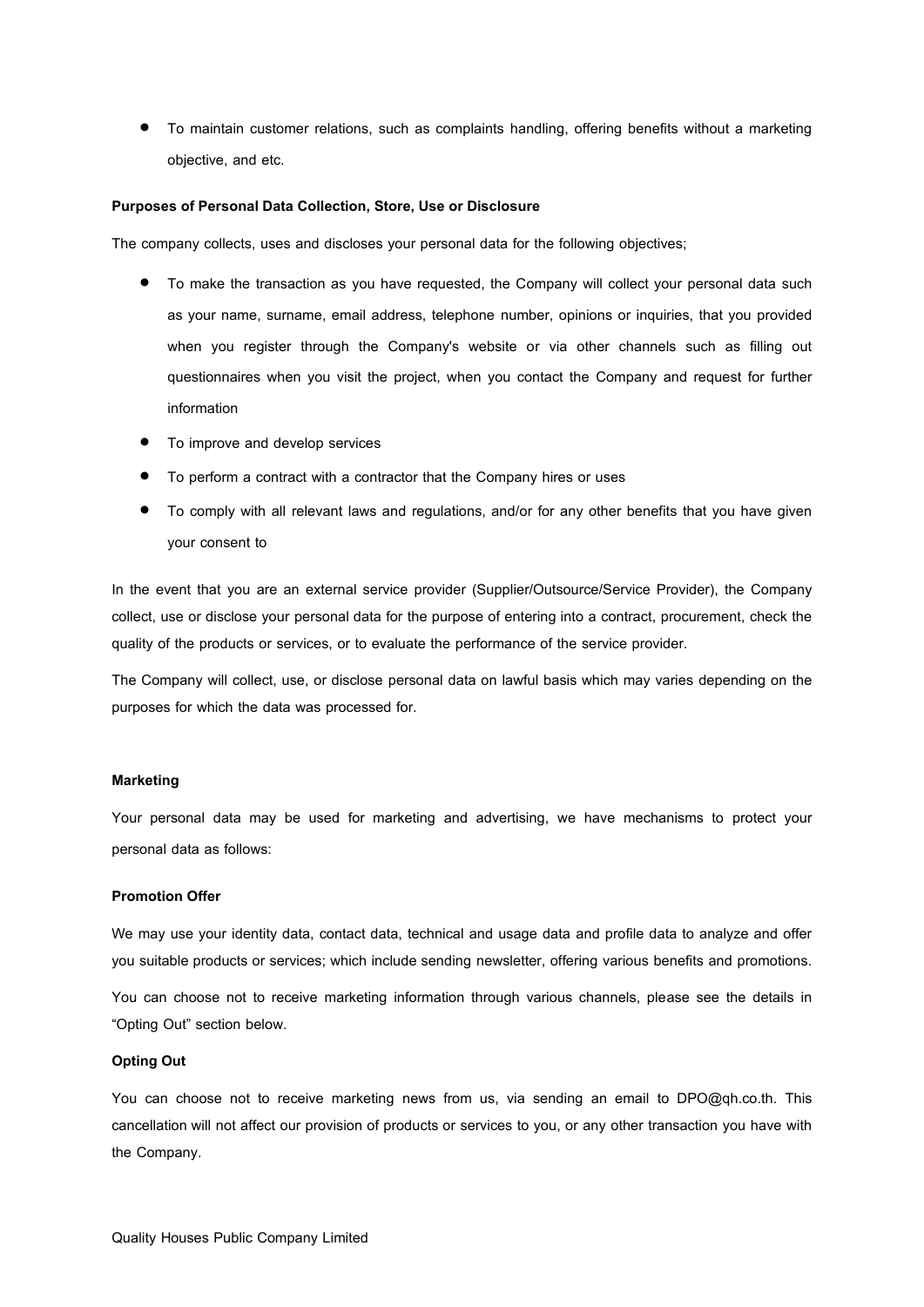### **Cookies**

Our website stores cookies, for the purpose of improving the website service, and to create profile data about of your visit to our website without accessing your hard drive.

You can manage the cookies function in your browser's settings; for example you can choose to turn off certain types of cookies according to your preference. If you would like to know how to manage cookies functions, please access to the help menu in your browser. Turning off the cookie function may affect your ability to make certain transaction, use functions, and access to some content on our website.

### **Disclosure of Personal Data**

In order to improve the quality of service and/or to use as a channel to offer products or services, inform news and various benefits, send event invitation, share marketing information and/or promotional programs of products or services, the Company may disclose your personal data to affiliate companies

Other than the detail specified in the first paragraph, the Company has no policy to sell your personal data to third parties. Your personal data will be kept confidential and we will not disclose your personal data unless necessary to achieve the objectives as notified to you as detailed above, or unless we received your consent; we may disclose your personal data to the following individuals or entities:

- External service provider (Supplier/Outsource/Service Provider) such as agents, partners, contractors, financial institutions, cloud computing service providers, marketing activities contractors, information technology development company; which may be both domestic and international. Other individuals or entities to which we disclose personal data to can only be collected and used for the purposes stated in the agreement.
- Government agencies or regulators, to comply with the law or in accordance with the orders of the authorities.

### **4. Security Measures for Personal Data**

We have strict measures for the security of your personal data, with respect to your privacy which include taking action according to the law as follows;

- Categorize your personal data as confidential.
- Establish organizational and technical measures to prevent wiretapping, forgeries, unauthorized access or usage, such as information security, customer confidentiality policy, and etc.
- Our employees, employees and third-party service providers (Supplier/Outsource/Service Provider) are obliged to maintain the confidentiality of the customer's personal data in non-disclosure agreement that is signed with us.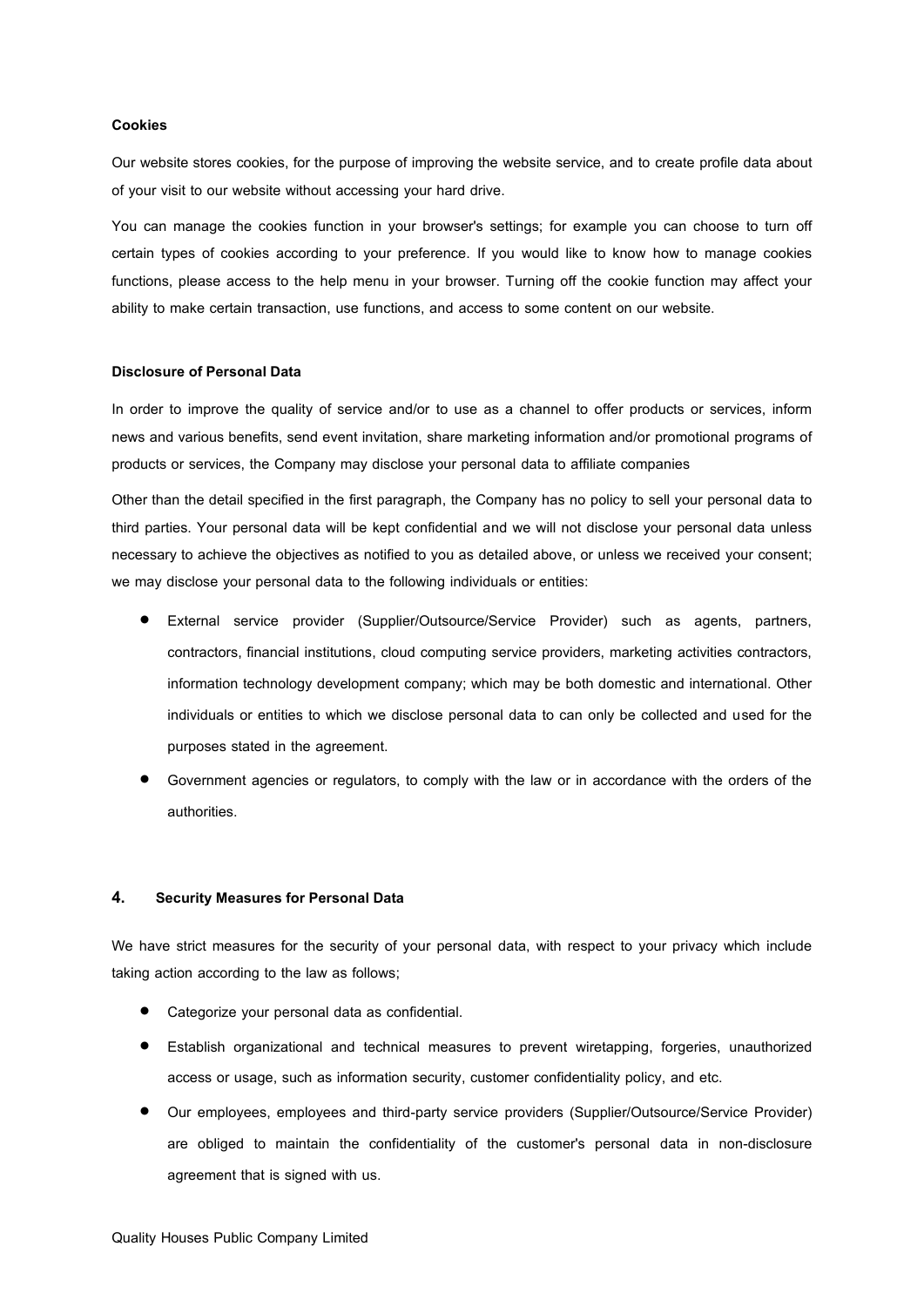Establish procedures to handle any data breach incident, and will notify you if your personal data has been breached. The actions will be in accordance with the law.

However, the transmission of data via the internet still has limitations in the maintenance of security, despite our strict information security measures. Therefore, the Company cannot guarantee the security of the personal data you disclose through online channels. Thus, we are not responsible for any damage or loss incurred either directly or indirectly from unauthorized access to the personal data that you provide on our websites, unless we are proven of negligence.

### **5. Personal Data Retention**

The Company will retain your personal data for as long as necessary to achieve the purposes for which we have collected it for. If you have ended your business relationship with us, we will retain your personal data in accordance with the Company's Privacy Policy, for a period of at least 10 years, or as required by law, in order to ensure the provision of products or services to you, and for legal purposes. However, at the end of the said period, the Company will destroy your personal data.

## **6. Data Subject Rights**

You have rights under the Personal Data Protection law that you should be aware of. You can make a request by using the contact channel provided in the section "7. Contact Us." We will process your request as soon as possible, which may take up to 30 days or more, depending on the volume and complexity of the request.

### **Right to Withdraw Consent**

You have the right to withdraw your consent granted to us for the collection, use, or disclosure of your personal data. The Company will stop the processing of your personal data as soon as possible and may delete your personal data unless the Company is required to take further action that is required by law.

### **Right to Access**

You have the right to request and obtain a copy of your personal data, or request the Company to disclose the obtained personal data. The Company will process your request within 30 days from the date we received the request.

## **Right to Rectification**

You have the right to request us to make corrective action to ensure that your personal data is accurate, current, complete, and not misleading.

## **Right to Data Portability**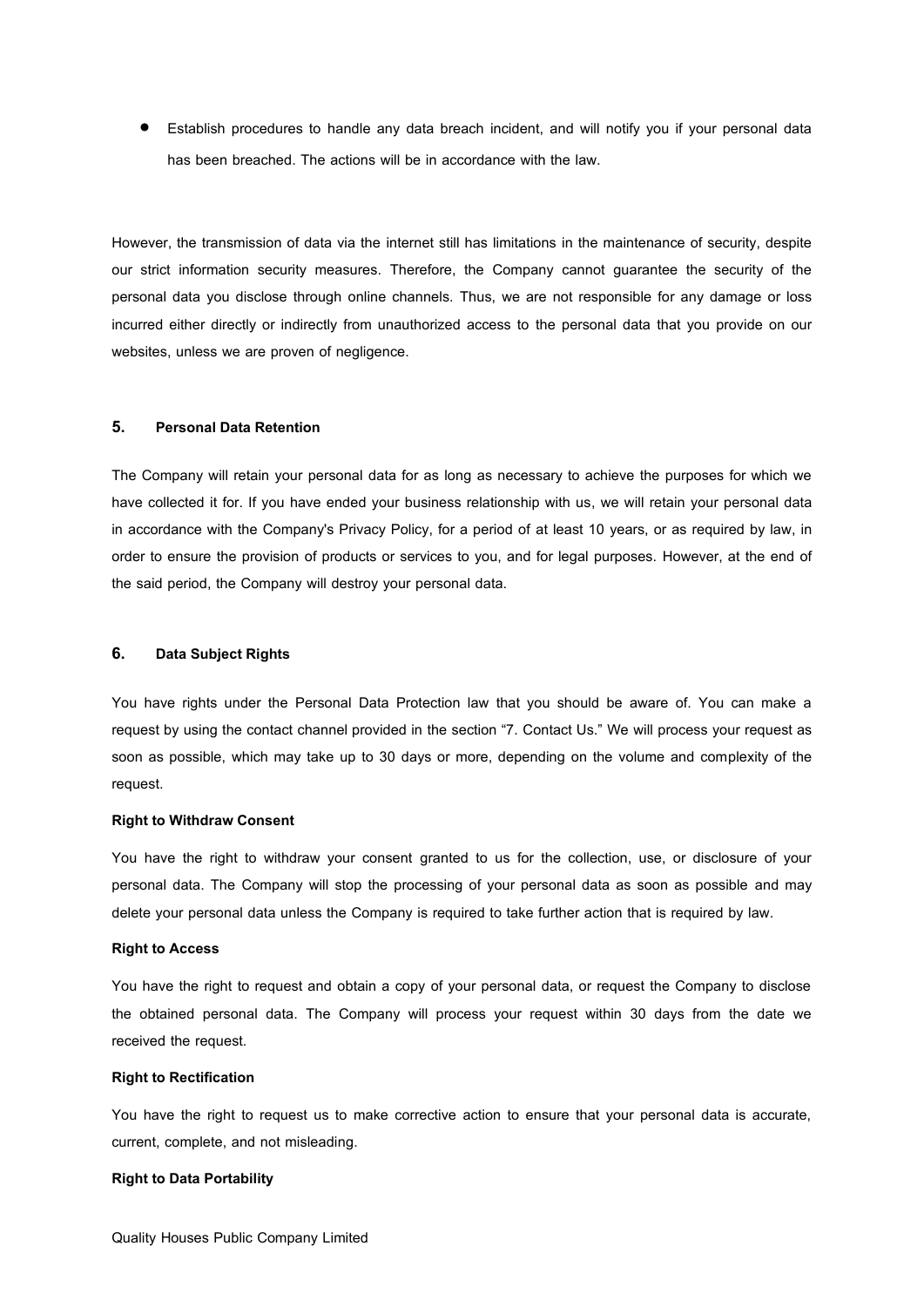You have the right to receive your personal data and request the Company to send or transfer your personal data to another data controller, or to obtain information that we have transmitted or transferred directly to another data controller.

### **Right to Erasure**

You have the right to request the Company to delete, destroy, or turn your personal data into non-personally identifiable information in the following events:

- When such personal data is no longer necessary for the purpose of the data is being collected or processed for.
- You withdraw your consent to process personal data and the Company has no lawful basis to process it.
- You have objected to the processing activity such as direct marketing purposes.
- The personal data is unlawfully processed.
- Data subject object the processing activities (other than objection of processing activities for direct marketing purposes) and we cannot further process based on legitimate interest.

If such event occurred, the Company shall delete, dispose, or anonymize the personal data without delay. If the Company disclose personal data to the public, the Company shall notify other data controller regarding data subject request to exercise right to erasure for them to delete such personal data.

Nonetheless, the Company can reject the request of data subject, if it is proven that such processing activities have the following necessities;

- **•** The Company can demonstrates higher legitimate ground.
- The personal data is involved in establishing legal claims, legal compliance, exercise of legal rights, or defense of legal claims.
- The personal data is processed to exercise freedom of expression.
- The personal data is processed to achieve the objectives related to the preparation of historical documents, research, or statistics for the public interest; and the personal data is secured with appropriate safeguards to protect the rights and freedoms of data subjects.
- The personal data is processed for public tasks or comply with authorized government agencies' orders.

## **Right to Restriction of Processing**

You have the right to restrict the processing of your personal data when the following conditions are met;